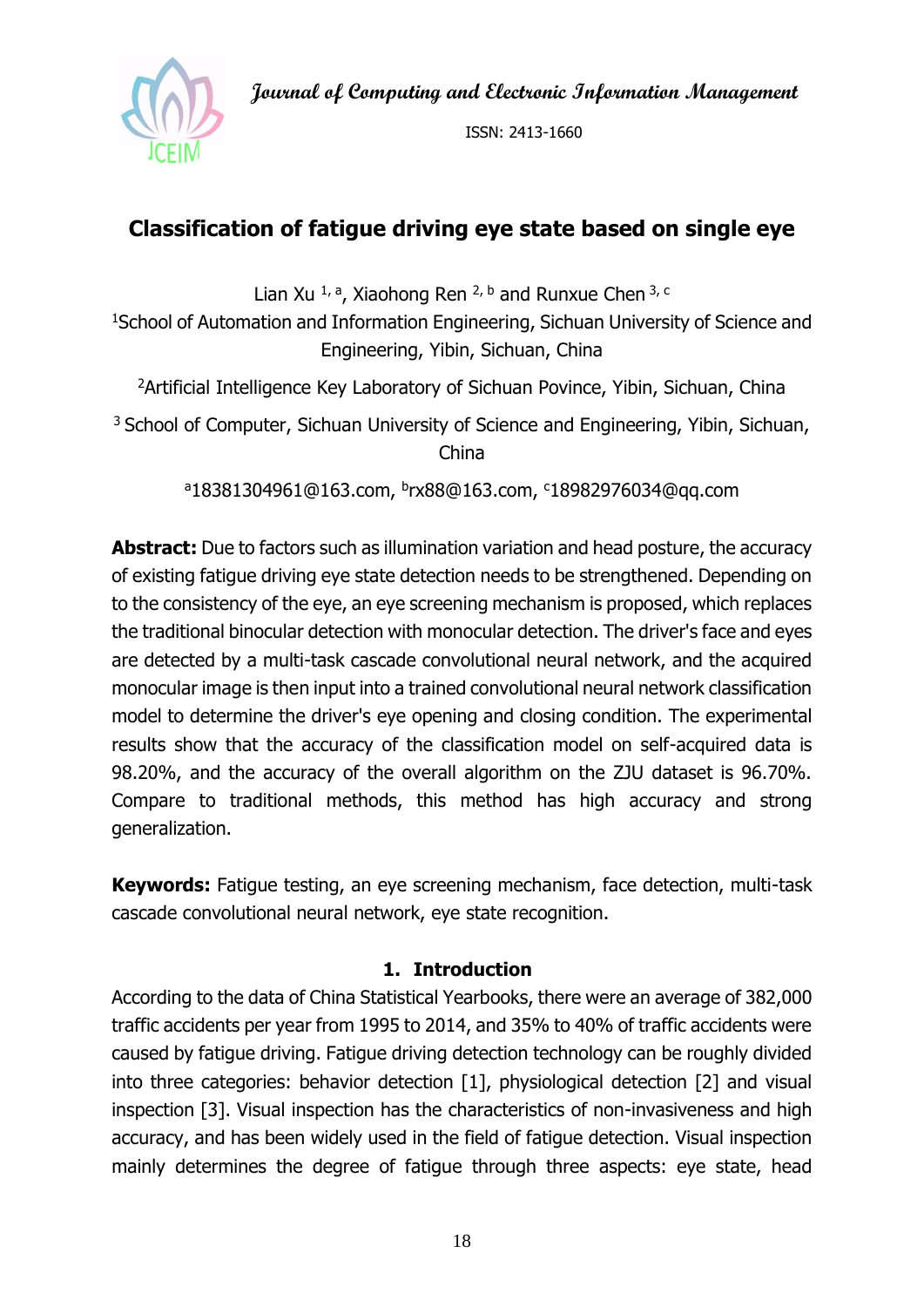posture and facial expression. The eye includes rich information, which is not easily interfered by external interference and artificial suppression. Therefore, this paper focuses on the method of eye state recognition during fatigue.

Fatigue driving eye state recognition mainly includes face positioning, human eye key point detection and eye state classification. Yao Sheng et al. [4] used the local binary pattern texture detection operator to locate the eyes for infrared video images, and used the support vector machine (SVM) method to distinguish the opening and closing states of the eyes. Tang Yangshan et al. [5] used the Adaboost algorithm to locate the face, and positioned the eye according to the gray-value differential of the eye, and judged the state of the eye by calculating the proportion of melanin in the eyelid and pupil area. These eye state recognition methods are suitable for front face detection, and the detection accuracy is low when the face is occluded. In recent years, deep learning [6]-[7] has achieved amazing achievements in image processing, and is also involved in fatigue driving detection. Liu Junchao et al. [8] proposed a human eye detection method based on deep convolutional neural network, which uses human eye detection as a regression problem to achieve end-to-end eye state recognition process. Luo Yuan et al. [9] combined with gray scale projection and cascade convolution neural network to locate eyes, and use six feature points of human eyes to identify eye opening and closing degree. Although this method improves the detection speed, the detection accuracy is easily affected by head posture.

In order to solve the problem that eye state recognition is easily affected by head posture, this paper proposes an eye state recognition method based on eye screening mechanism, which uses deep learning to improve the accuracy of eye state recognition. First, captured video images are detected by the multi-task cascade convolution neural network (MTCNN), and the positions of the left and right eyes are located. And then obtaining an image of the left eye or the right eye to be detected through an eye screening mechanism. The trained eye state classification model (CNN) is used to judge the state of the eyes, which provide a basis for judging the fatigue state of the eye.

## **2. Algorithm**

The basic step frame of eye state recognition in this paper is shown in Figure 1.



Fig. 1 Basic step frame for eye state recognition

Firstly, the captured video image is captured by MTCNN to obtain the driver's face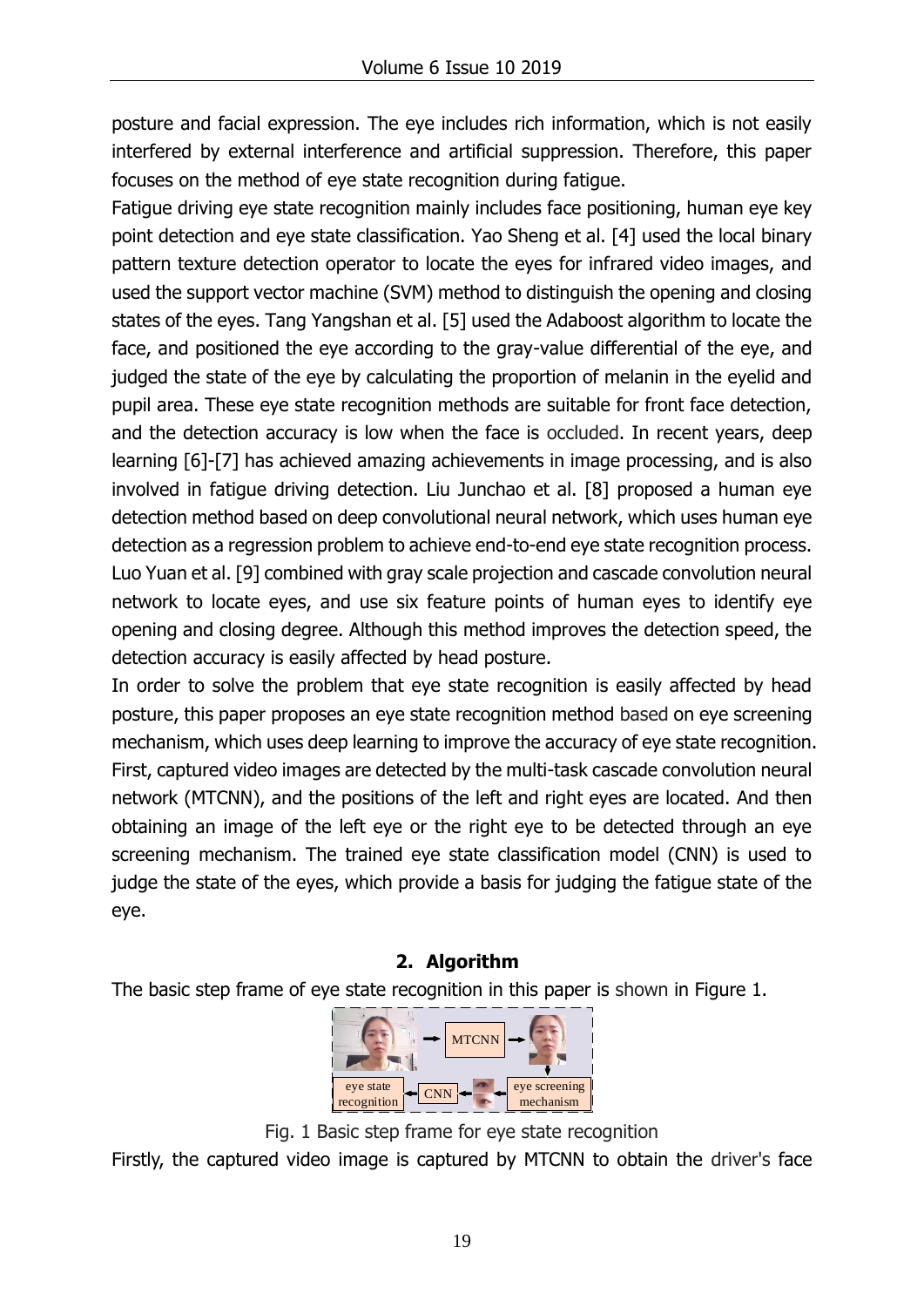frame and the left and right eye pupil coordinates, and then the eye screening mechanism is used to select the eye image to be detected. Trained CNN is used to determine the closed state of the eye to be detected.

## 2.1 MTCNN Detection

Face detection and eye localization are the key parts of eye state recognition. Compare to traditional face detection, deep learning is more robust. Convolutional neural network (CNN) is a deep learning neural network, generally composed of an input layer. The convolutional layer, the pooling layer, the fully connected layer, and the output layer is constructed. CNN's multi-layer structure can automatically learn features and learn multiple levels of features. In the complex actual driving environment, a single CNN model can't meet the requirements of face key point positioning. This paper refers to Zhang [10]'s hierarchical design MTCNN. The three-layer network structure is simple to complex. The network structure is mainly divided into PNet and RNet. ONet three-layer network, the network structure is shown in Fig. 2.





PNet uses the full convolutional network training to obtain the candidate facial windows and the bounding box vectors, and then calibrates the face candidate frame and removes it with Non Maximum Suppression (NMS). Remove the height-coincident candidate box. RNet adds a fully connected layer based on PNet, takes the candidate window of PNet prediction as input, filters out a large number of candidate blocks with poor effect, and then calibrates the candidate frame and further optimizes the prediction result by NMS. ONet has a convolutional layer relative to RNet, which uses more supervision to identify the area of the face, and finally outputs the face frame and five feature point coordinates.

The face detection dataset uses more than 20,000 images in WIDER FACE, each with a face frame label (X1, Y1, X2, Y2) in the image, where (X1, Y1) and (X2, Y2)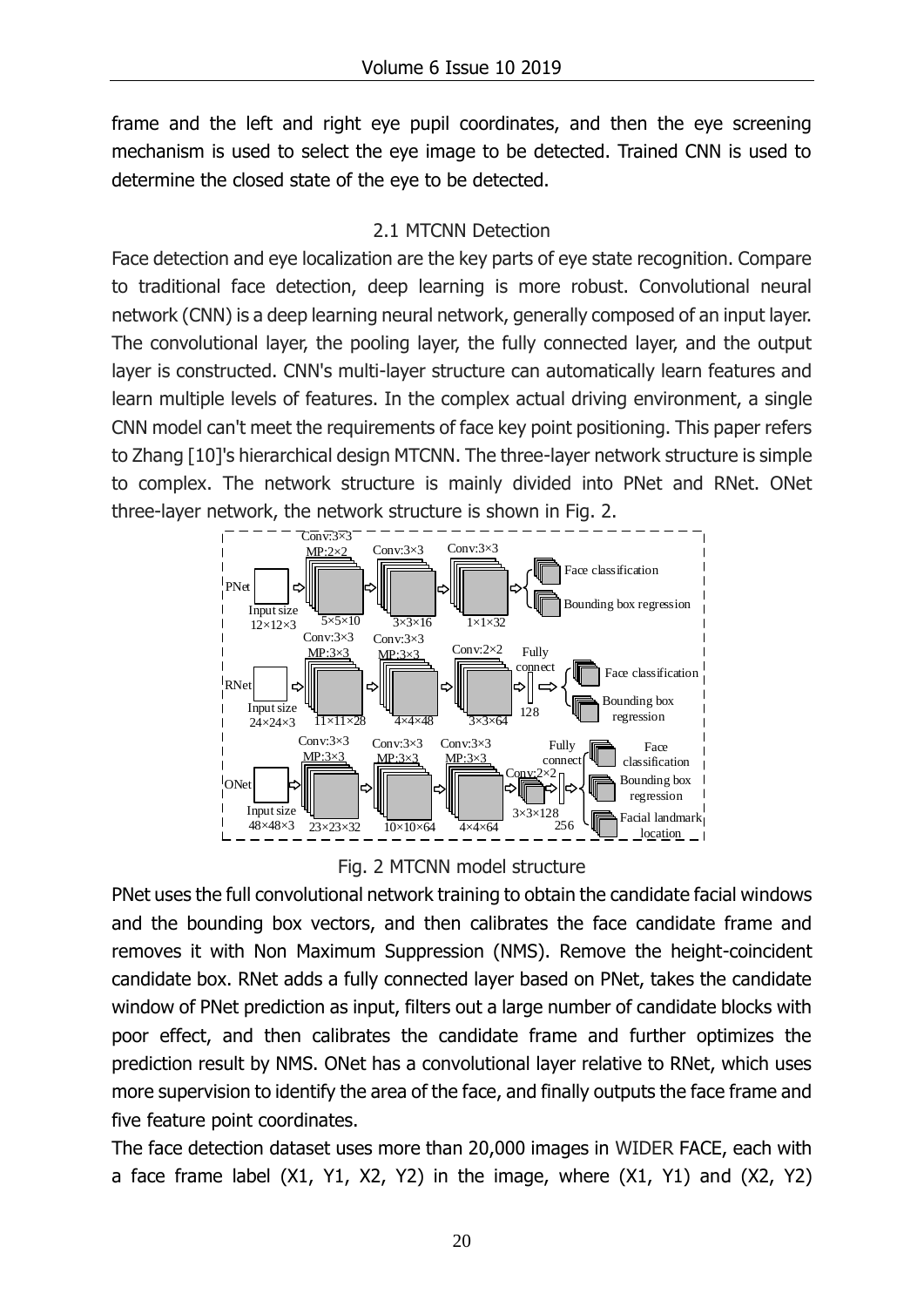Represents the coordinates of the upper left and lower right corners of the face frame. The key point positioning data set uses 13466 pictures in the data set of [11], each picture gives the face frame label (X, Y, W, H) and 5 key point coordinates (including left eye, right eye, Nose tip, left mouth corner, right mouth corner), Where (X, Y) represents the coordinates of the upper left corner of the face frame, and W and H represent the width and height of the face frame, respectively.

Each network of MTCNN has three loss functions, including face classification, face frame regression, key point regression, and face classification using cross entropy loss function as shown in equation (2.1).<br>  $Loss_{class} = -[y_i \cdot log(p_i) + (1 - y_i) \cdot log(1 - p_i)]$  (2.1)

$$
Loss_{class} = -[y_i \cdot \log(p_i) + (1 - y_i) \cdot \log(1 - p_i)]
$$
\n(2.1)

Where  $y_i \in (0, 1)$  represents the label of the sample, the face is 1 and the non-face is 0, and  $\mathbf{p}_i$  represents the probability that the sample is predicted to be a face. Face box regression uses the mean square error loss function as shown in equation (2.2).

$$
Loss_{box} = -\frac{1}{N} \sum_{i=1}^{N} \left\| b_i - b_i \right\|_{2}^{2}
$$
 (2.2)

Where N is the number of training samples,  $b_i$  is the detected face frame coordinates, and  $b_i$  is the coordinate of the face frame. The key point regression uses the mean square error loss function. The same formula is as follows.

$$
Loss_{\text{landmark}} = -\frac{1}{N} \sum_{i=1}^{N} ||c_i - c_i||_2^2
$$
 (2.3)

 $c_i$  is the key point coordinates of the detection, and  $c_i$  is the key point coordinates of the label. For MTCNN, different tasks are performed in each CNN network, and there are different types of training images in different CNN networks. By integrating all tasks,<br>the overall goal is set to the following formula.<br> $Loss_{all} = \min \sum_{i=1}^{N} \sum_{j \in \{class, box, landmark\}} \alpha_j \beta_j^i Loss_j^i$  (2.4)

the overall goal is set to the following formula.  
\n
$$
Loss_{all} = \min \sum_{i=1}^{N} \sum_{j \in \{class, box, landmark\}} \alpha_j \beta_j^i Loss_j^i
$$
\n(2.4)

 $\alpha_j$  indicates the weight of different network structures, defined  $\alpha_{class} = 1.0$ ,  $\alpha_{box} = 0.5$ ,  $\alpha_{\text{lardmark}} = 0$  in PNet and RNet networks, defined  $\alpha_{\text{class}} = 0.5$ ,  $\alpha_{\text{box}} = 0.5$ ,  $\alpha_{\text{lardmark}} = 1.0$  in the ONet network. Since there is no training key point positioning in the first two layers of the network, the weight of the key point training is added in the third layer network, and the face key point positioning can be performed more accurately.  $\beta^i_j \in \{0,1\}$  is the label indication.

#### 2.2 Eye Status Recognition

Methods of eye state recognition are mainly based on feature analysis [12] and pattern classification [13]. These two methods have their advantages, but in the actual environment, the ideal effect can't be achieved in the case of light change and low image resolution. In this paper, an eye classification model CNN, combined with eye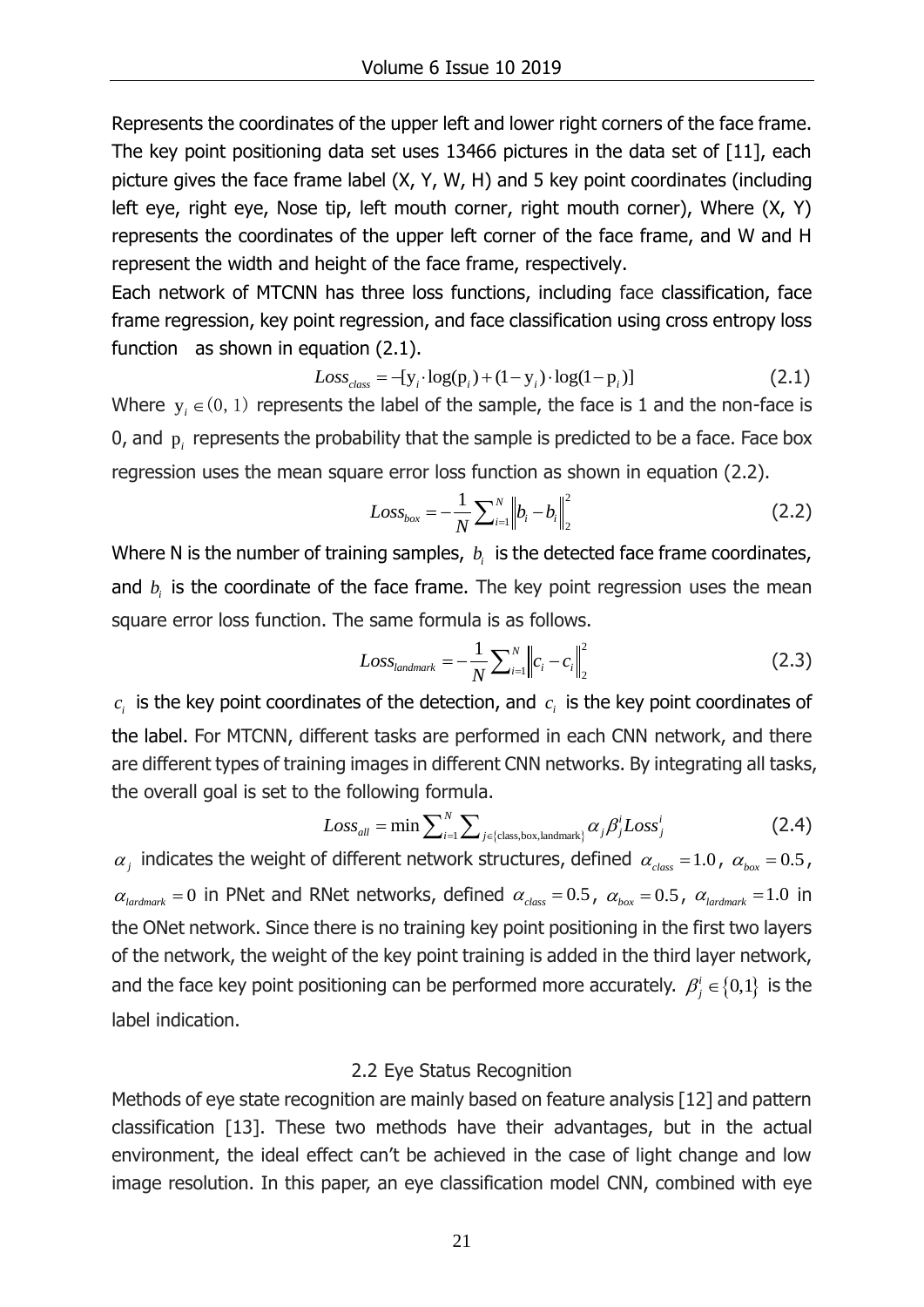screening mechanism is aimed at improving the detection range and accuracy.

2.2.1 Eye classification model

This paper constructs a convolutional neural network (CNN) to achieve eye classification. The network structure is shown in Fig. 3. The network layer includes four convolution layers, two pooling layers, three dropout layers, and two fully connected layers. The relu activation function is used after each convolutional layer, and the dropout layer with a ratio of 0.25 and 0.5 after the fourth convolutional layer and the first fully connected layer respectively prevents overfitting.



Fig. 3 eye state classification network structure

After two fully connected layers, the final classification is done through a softmax layer, and the softmax function is defined as shown in equation (2.5).

$$
p_m = \frac{exp(x_m)}{\sum_{k=0}^{I} exp(x_k)}, m = 0, I
$$
 (2.5)

Where  $\ P_{\scriptscriptstyle m} \,$  denotes the probability of classifying m, m is 1 for blinking, m is 0 for closed eyes, and  $\ x_{_m}$  is the output of the last layer of the fully connected layer. The calculation formula of the fully connected layer is as shown in equation (2.6).

$$
x_{m} = \sum_{n} z_{n} w_{n,m} + b_{m}
$$
 (2.6)

Where  $z_n$  represents the output of the previous layer, and  $w_{n,m}$  and  $b_m$  represent the weight and offset of the last layer of the fully connected, respectively.

This network uses a binary cross entropy loss function, the formula is as follows,<br> $L_n = -\frac{f y * log(P) + (1 - y) * log(1 - P)}{P}$  (2.7)

$$
L_n = -\{y^* \log(P) + (1 - y)^* \log(1 - P)\}\tag{2.7}
$$

Where  $\ L_{\scriptscriptstyle n}$  represents the cross entropy of the mth sample, y represents the label of the eye sample, the blink is 1 and the closed eye is 0, and p represents the probability that the sample is predicted to be blinked.

### 2.2.2 Eye screening mechanism

The eye screening mechanism proposed in this paper was established with the consistency of the default binocular blink. When the face is tilted to an extreme situation, replacing the occluded eye picture with an unoccluded eye picture can improve the recognition accuracy of the eye in extreme situations without expanding the data set. When the head is in a non-extreme situation, the single eye has the same effect as both eyes. Taking the center point of the face frame as a reference point, When the horizontal coordinate of the midpoint of the positioning binocular pupil coordinate line is greater than the abscissa of the reference point, Then the picture left eye (the actual driver's right eye) is detected; otherwise the picture right eye (the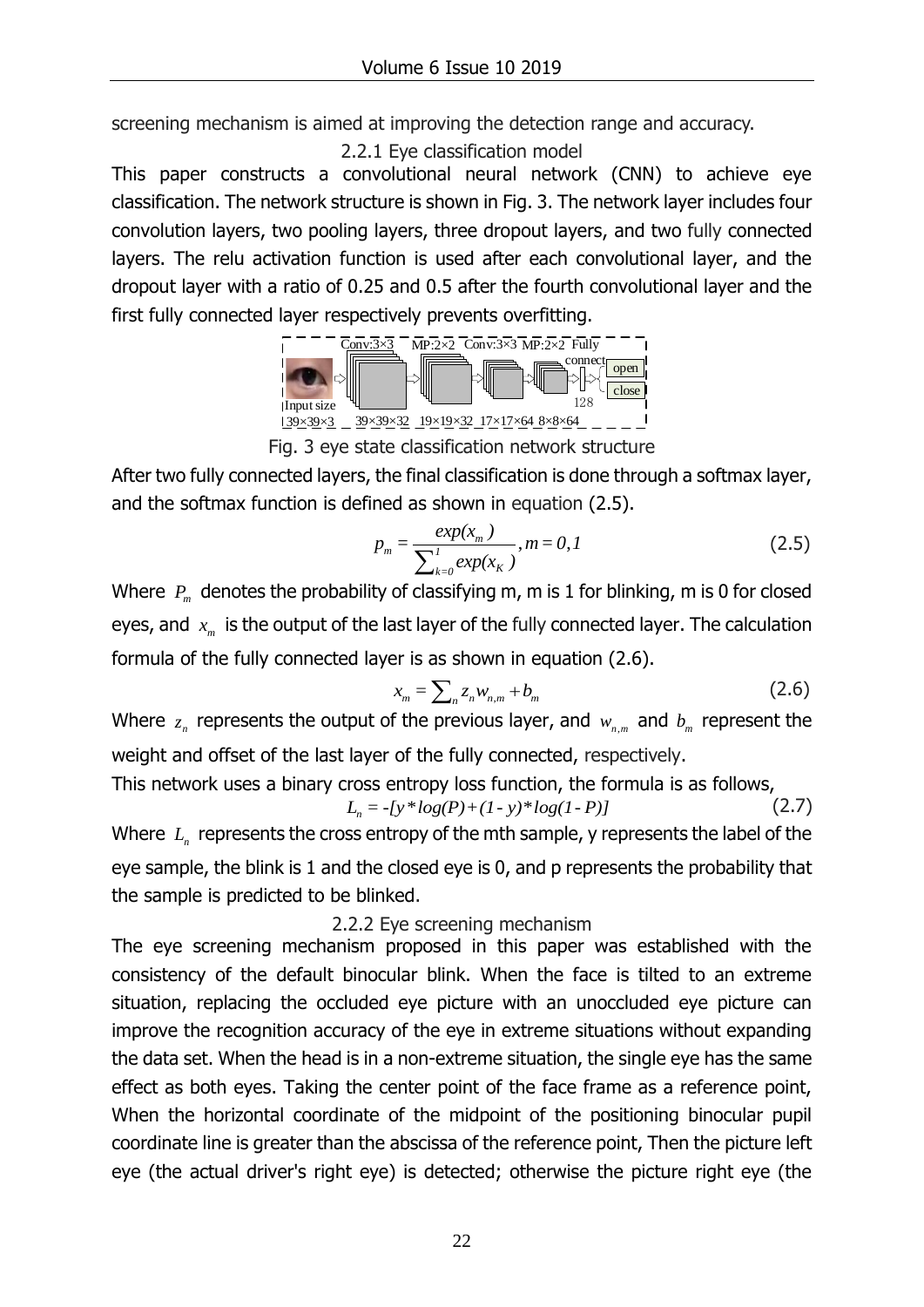actual driver's left eye) is detected.

For the detected face size, this paper uses an adaptive method to cut the eye image. The eye is cut according to the eye position distribution and face size detected by MTCNN, as shown in the following formula.

$$
\begin{cases} w = 8/25 * fw \\ h = 1/5 * fh \end{cases}
$$
 (2.8)

Where w and h represent the width and height of the cut eye, respectively, and fw and fh respectively indicate the width and height of the face frame detected by the MTCNN.

# **3. Experimental Analysis**

The data collected, training, and testing covered in this paper is based on Python 3.6 and Tensorflow 1.2.1. The camera is a normal camera ( $640\times480$ ), the graphics card is Tesla T4, and the memory is 15G. MTCNN has a high accuracy for deflecting a certain angle of the face, and has good robustness, which lays a foundation for eye state recognition. This paper will analyze the experimental results from two aspects: a single eye and binocular detection and ZJU data set verification.

# 3.1 Data Collections

In this article, the default eye is only open and closed. Define a standard: if the iris and white part of the eye are defined as blinking, otherwise it is defined as a closed eye. Different eye states are shown in fig. 4, and as shown in figure 2(c), the eyes are actually open, but the iris is invisible. This situation of approximate eye closure is defined in this paper as closed eyes. This standard can be used in many practical application scenarios.



Fig. 4 Different eye states

CNN training and test data are self-collected, taking into account the complexity of the actual driving environment. Self-collected eye images include wearing glasses, not wearing glasses, front, side and uneven illumination. Filter the dataset (without making a distinction between left and right eyes), select 12000 eyes images.

# 3.2 Model Training

The model training in this paper includes two parts: MTCNN training and CNN training. 3.2.1 MTCNN training

MTCNN uses Stochastic Gradient Descent (SGD) to train the model. During the training process, PNet iterates 30 times, RNet iteration 20 times, ONet iteration 18 times, and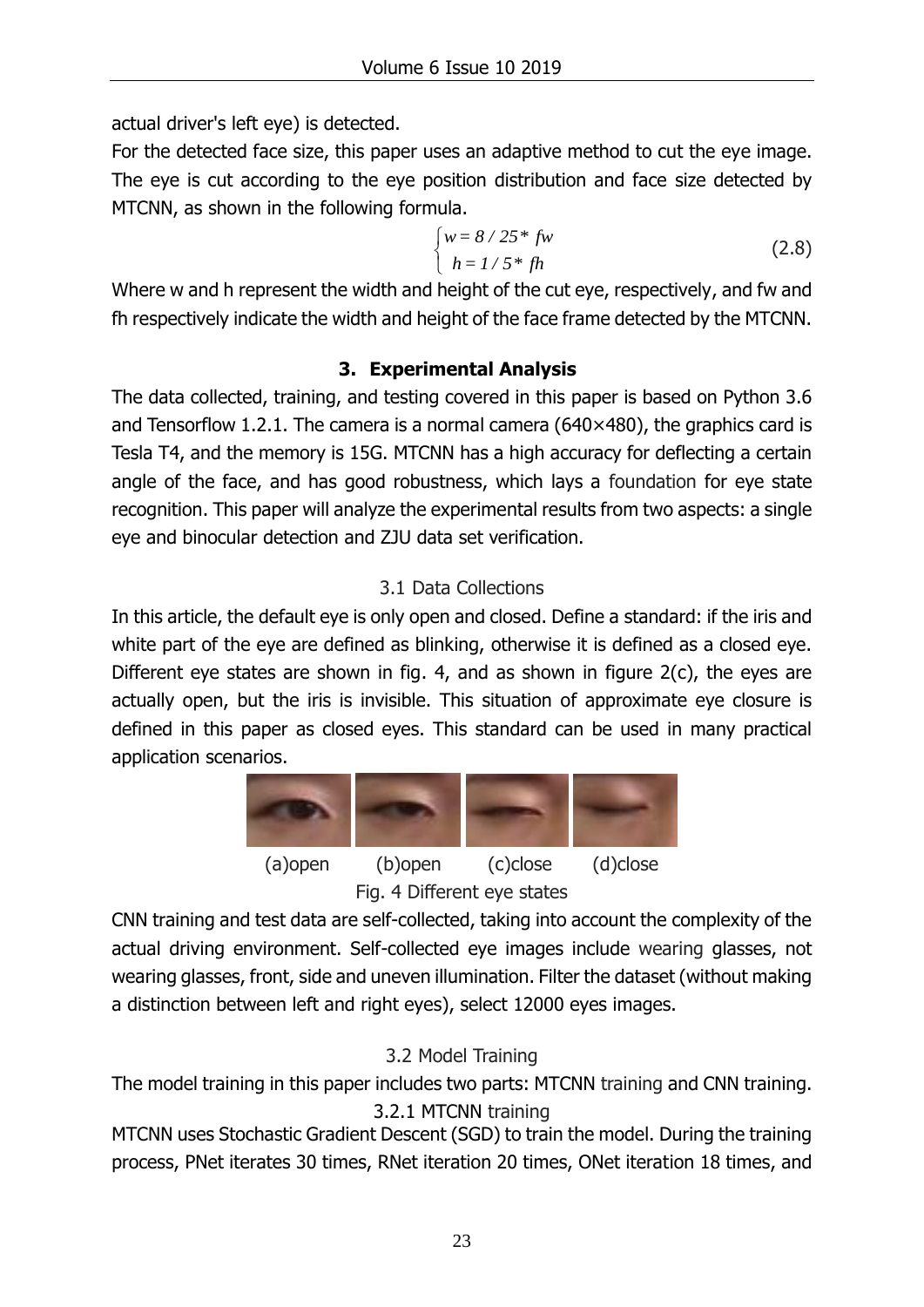the three-layer network training loss function curve is shown in Fig. 5. The ONet converges to 0.2 after a total loss rate of 40,000 steps, and the key point location loss function converges to 0.02, which can respond to experimental requirements.



Fig. 5 MTCNN network loss function curve

The face detection and key point positioning process are shown in Fig. 6. The original picture is pyramided into different size pictures. Three kinds of training data of positive, negative and intermediate samples are generated by a random sampling method. The picture pyramid is input into the PNet network to obtain a large number of candidate frames, and then these pictures are finely adjusted through the RNet network to remove the candidate frame with poor effect. Finally, the coordinates of the five key points of the accurate face frame are obtained through the ONet network.



Fig. 6 Flow chart of face detection and key point positioning

3.2.2 CNN training

The network is trained by Stochastic Gradient Descent (SGD) and momentum (momentum) optimizers. In order to better evaluate the performance of the model and avoid over-fitting, the network uses the ten-fold cross-validation principle to divide the data set. For self-collecting eye data, 70% of the images were used for model training and 30% of the images were used for verification. It can be seen from Fig. 7 that the loss function curve basically converges to 0.05 after 200 iterations.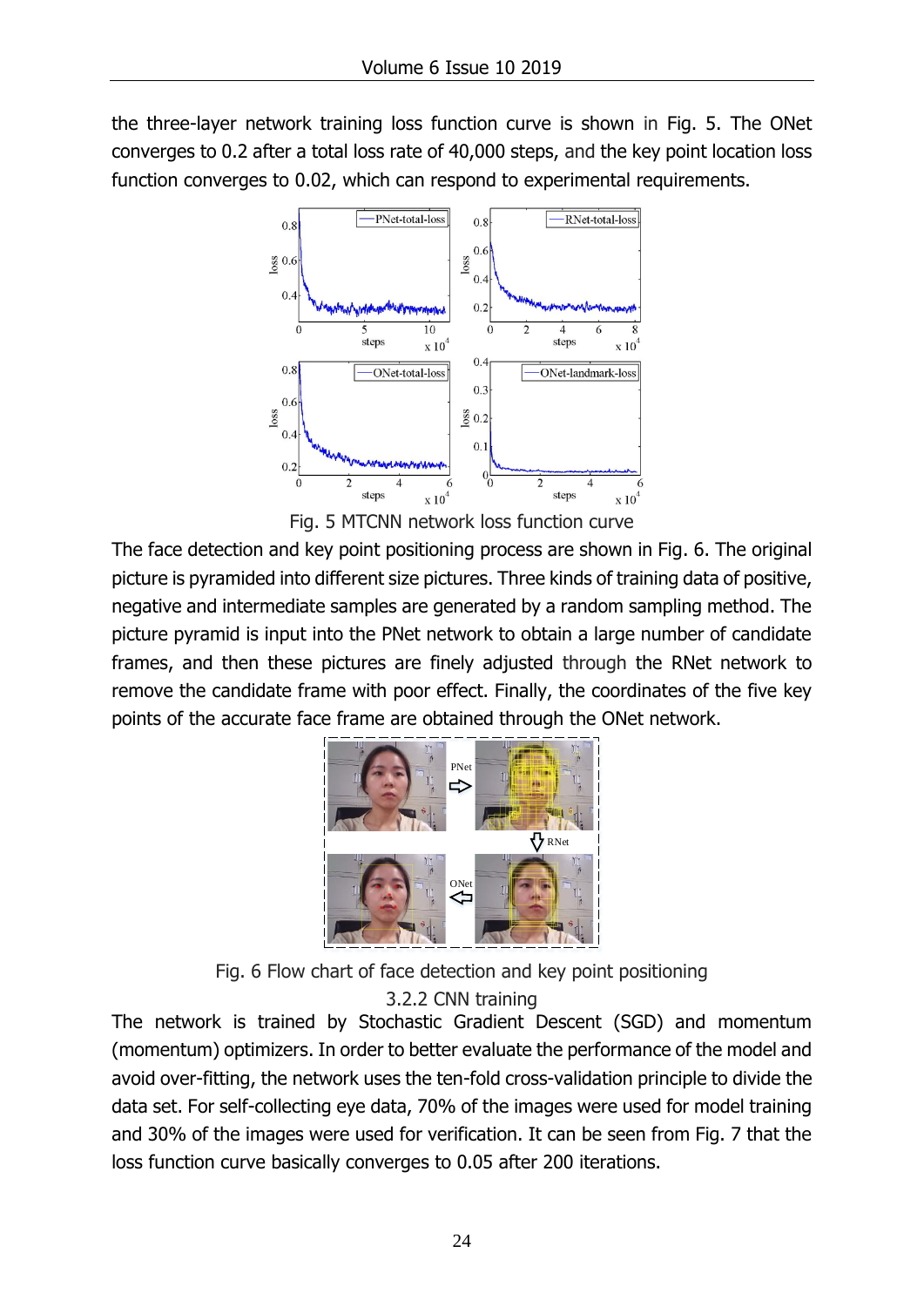

Fig. 7 eye classification network loss function curve

| Algorithm     | $Accuracy$ <sup>(%)</sup> | time consuming (ms/frame) |
|---------------|---------------------------|---------------------------|
| LBP+SVM       | 94.36                     | 80                        |
| LBP+AdaBoost  | 88.12                     | 300                       |
| HOG+ AdaBoost | 85.64                     | 280                       |
| VGG-16[14]    | 96.81                     | 12                        |
| ours          | 98.20                     | ჩ                         |

Table. 1 Accuracy of different algorithms in self-collected data sets

The trained eye state classification model was accurate to 98.2% in the self-collected data set. Table 1 shows the classification accuracy and algorithm time consumption of different algorithms on the self-acquisition data test set. It can be seen from Table 1 that the algorithm have the highest classification accuracy and the least time.

## 3.3 Contrast Binocular Detection And monocular Detection

3.3.1 Binocular detection

With the front of the driver as the central axis and the head deflected by 30 degrees in all directions, binocular detection can achieve better detection results. Figure 8 shows a partial representative eight head state experiment diagrams. The green box shows the detected eye area. Each box is labeled with the eye. Green "open" means open eyes, red "close" means closed eyes. As shown in Fig. 8(d) and (h), when the driver is tired, the spirit will be paralyzed, the head will deflect or frequent nodding will occur. In this way, the face collected by the camera is blocked by a large area, thereby causing a misdetection of the state of the eye.

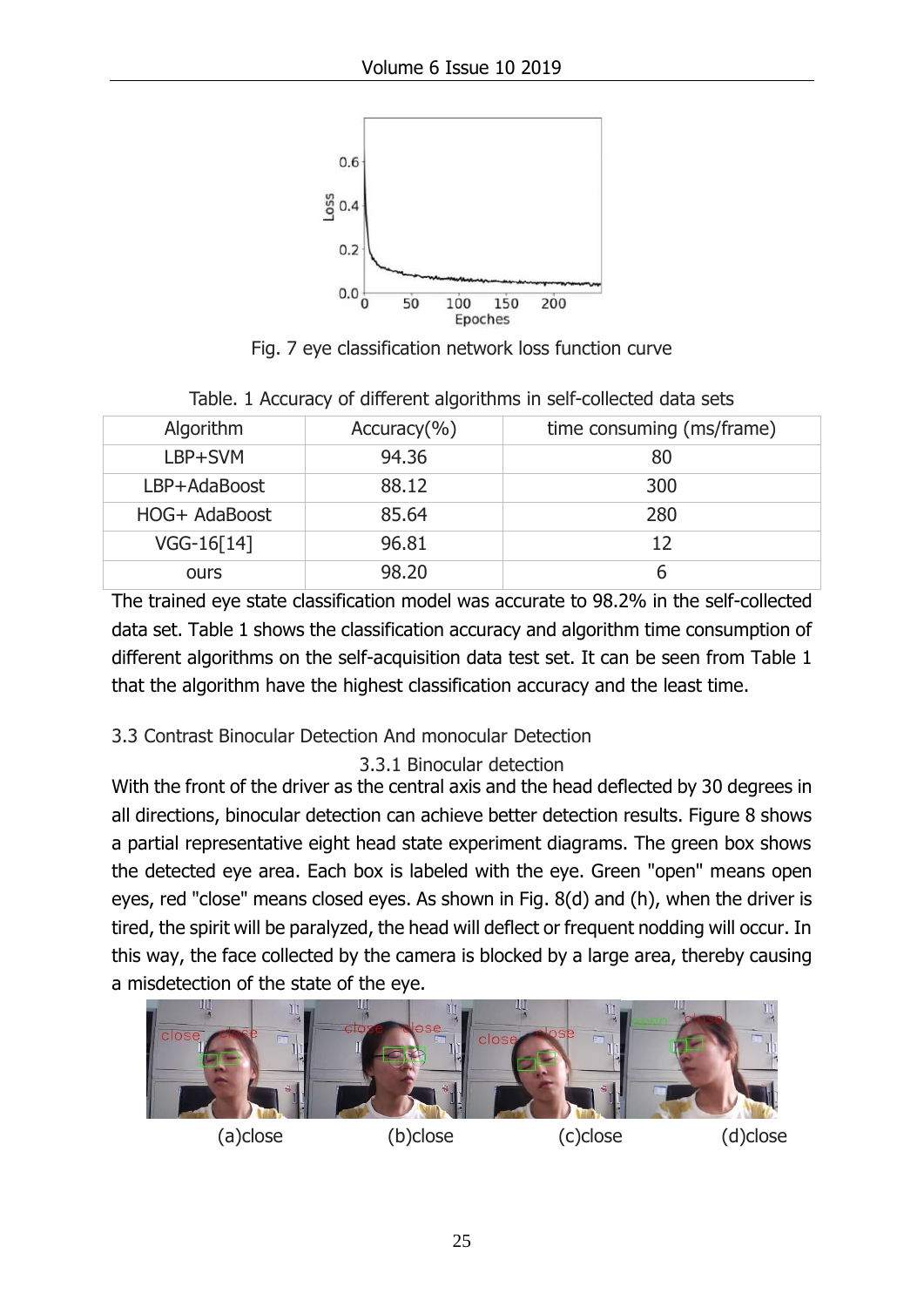

Fig. 8 Example of binocular test results 3.3.2 Single eye detection

As shown in Figs. 8(d) and (h), when the head is deflected to the extreme of the left and right, the occluded eye detects an error, but the eye that is not blocked is detected correctly. Therefore, this paper proposes an eye screening mechanism. The video streaming detection results are shown in Figure 9. Monocular detection not only has a good detection effect in the case of large head deflection, but also can adapt to a certain range of illumination changes.





(a) Large deflection of the head (b) changes in light intensity Fig. 9 Example of monocular test results based on eye screening mechanism 3.3.3 Experimental comparison

This article uses the same data to test monocular detection and binocular detection. Yawning Detection Dataset(YawDD)[15] is a video data taken in a real environment, including speech, yawning, etc. Among them, 20 people do not wear glass and 10 people wear glass. The test results are given in table 2. Accuracy of single eye detection is higher than that of both eyes. The accuracy of this algorithm on the YawDD data set is 91.28%. The accuracy of wearing glasses is lower than that of glass. Since colored glasses frames have different degrees of occlusion on the eye area, it is more difficult to detect eye conditions. Among them, the error detection pictures include face positioning and eye positioning failure, or eye state detection error, etc.

|                           | <b>Glasses</b> |           | No glasses  |           | All         |           |
|---------------------------|----------------|-----------|-------------|-----------|-------------|-----------|
|                           | <b>Eyes</b>    | Monocular | <b>Eyes</b> | Monocular | <b>Eyes</b> | Monocular |
| Picture(frame)            | 6916           | 6916      | 13089       | 13089     | 20005       | 20005     |
| Error(frame)              | 1345           | 1019      | 1064        | 726       | 2418        | 1745      |
| $Accuracy$ <sup>(%)</sup> | 80.24          | 85.27     | 91.87       | 94.50     | 87.91       | 91.28     |

Table 2 Compare test results for monocular detection on the YawDD data set

and some detection pictures are shown in Fig. 10.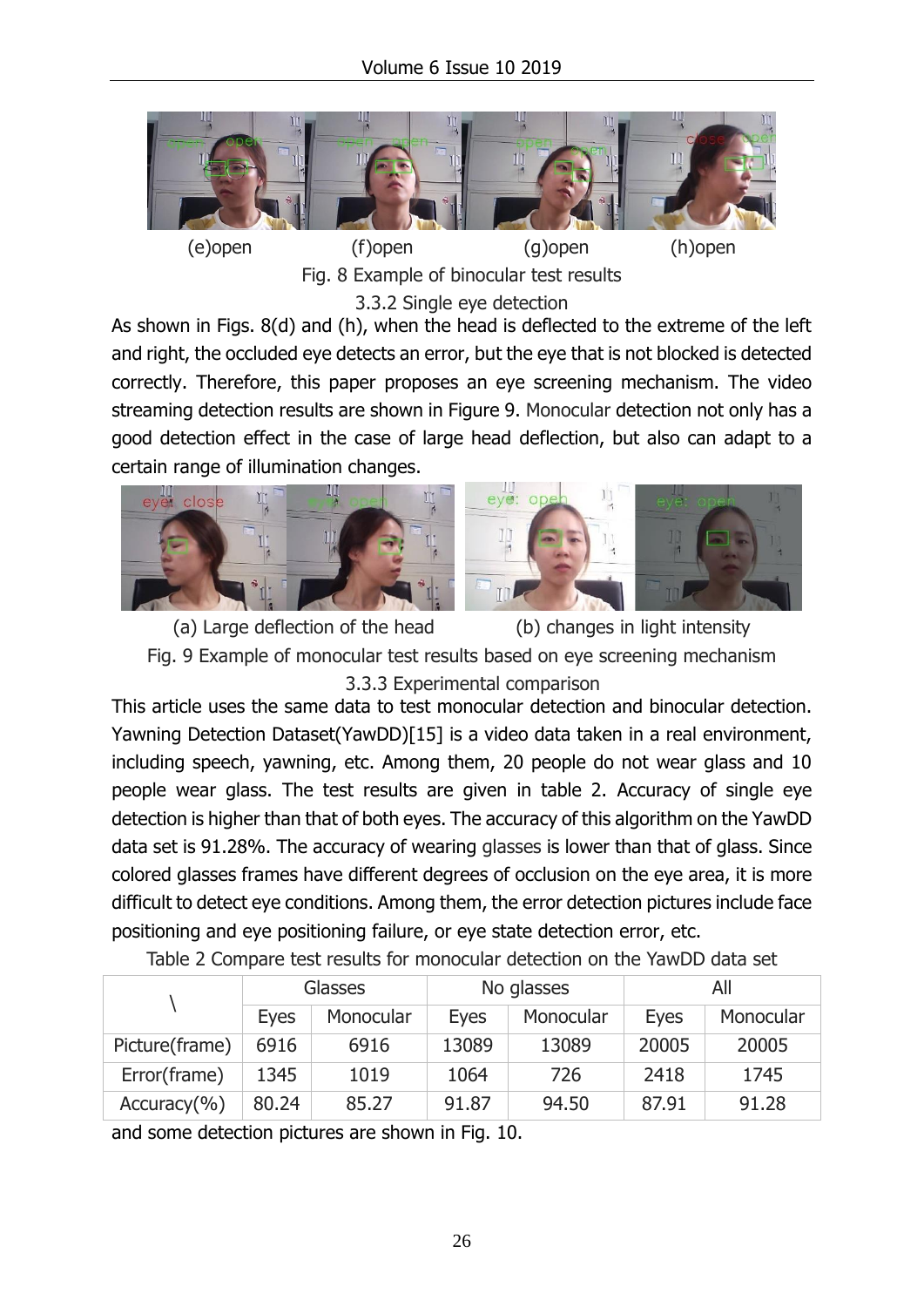

Fig. 10 Example of the algorithm in the YawDD dataset test image

## 3.4 ZJU Data Set Verification

ZJU [16] is a collection of blinking videos of 13 males and 7 females collected by Zhejiang University. Each person is photographed with thin-rimmed glasses, black-rimmed glass, no glass, and no glasses. The ZJU database is used for verification. The algorithm is for single-person detection, and the image of multi-person scene is removed. The detection results are presented in table 3. The overall accuracy of the algorithm in the ZJU data set is 97.51%.

Literature [17] proposes a new feature descriptor, the main direction gradient multi-scale histogram (MultiHPOG), which combines MultiHPOG, LTP, Gabor, and SVM to detect the state of the eye. Although the method has high accuracy, it takes a long time. It can be seen from Table 3 that the algorithm of this paper consume less time than the literature [17] under the premise of ensuring accuracy.

|                                                   | Literature [17] | ours   |
|---------------------------------------------------|-----------------|--------|
| Accuracy( %)                                      | 96.83%          | 97.51% |
| Face alignment and eye positioning time consuming | 204             | 90     |
| Eye state recognition time consuming              |                 | h      |

Table. 3 compares the detection effects of different algorithms on the ZJU dataset

In general, the driver's blink frequency is 15-30 times per minute. For 400×300 images, the method proposed in this paper can detect about 700 frames of video images per minute running on the CPU. Normal people spend an average of 0.25-0.3s per blink. The algorithm in this paper only needs 0.096s to run each image on the CPU. Therefore, the algorithm in this paper can satisfy the driver's real-time eye fatigue state judgment.

## **4. Conclusion**

This paper proposes a method for eye state recognition of fatigue driving with single eye detection. The eye screening mechanism is used to detect the single eye and output the driver's eye state in real time. The experimental results show that the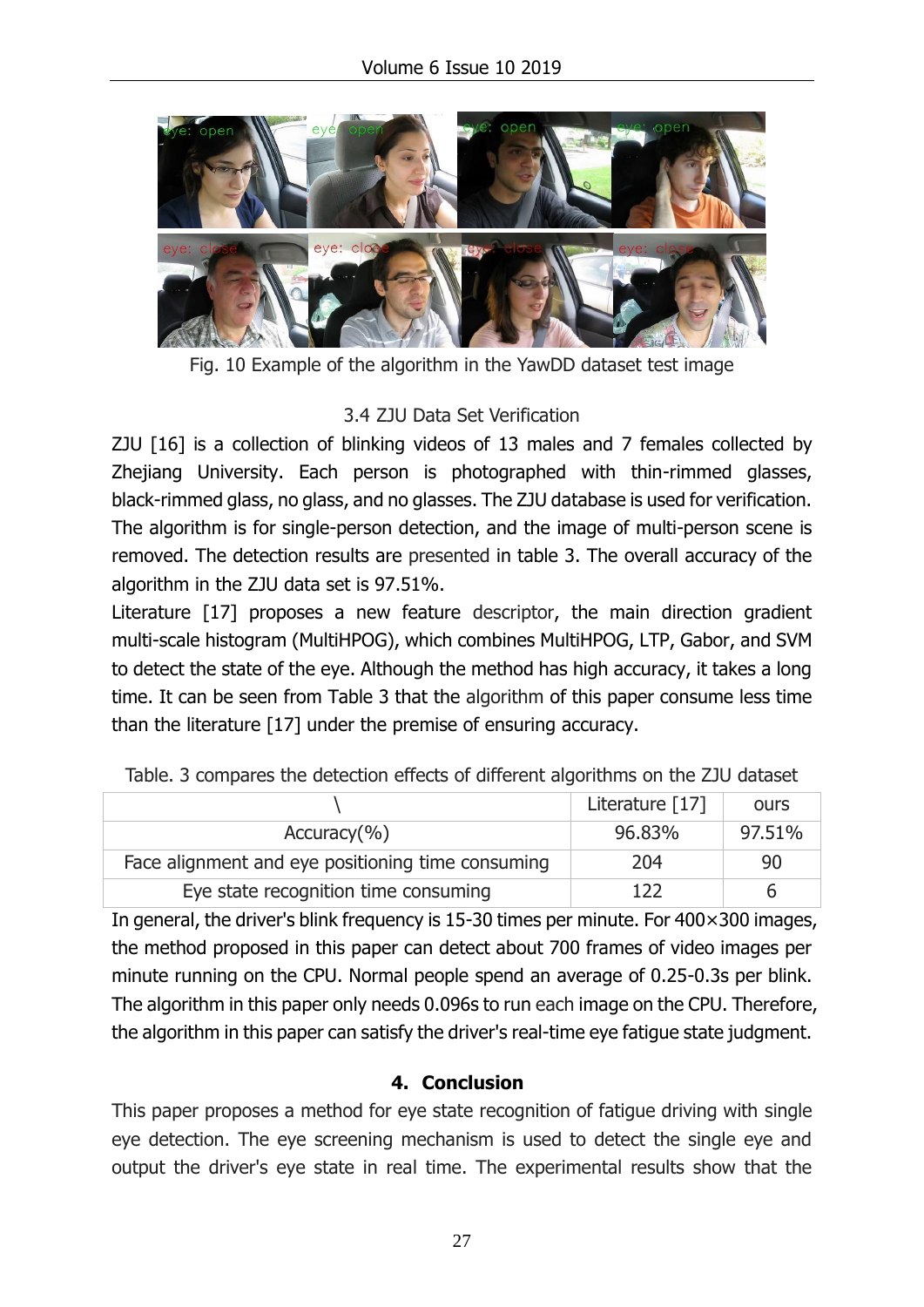proposed algorithm has a high accuracy for the driver's left and right large head in the actual driving environment, and can adapt to certain lighting changes.

#### **Acknowledgements**

This paper was supported by Sichuan Provincial Department of Education Fund Project (No.17ZB0302)

#### **References**

- [1] Huang Hao, "Fatigue driving detection based on driver behavior and vehicle stste", Southeast University, 2016
- [2] Faramarz G, Gebraeil N S, Adel M, et al, "Detecting driver mental fatigue based on EEG alpha power changes during simulated driving", Iranian Journal of Public Health, 2015, Vol. 44(12), p1693-1700
- [3] Cyganek B, Gruszczyński S, "Hybrid computer vision system for drivers' eye recognition and fatigue monitoring", Neurocomputing, 2014, Vol. 126, p78-94
- [4] Yao Sheng, Li Xiaohua, Zhang Weihua, et al. "Eyes state detection method based on LBP", Application Research of Computers, 2015, Vol. 32(06), p1897-1901
- [5] Tang Yangshan, Xu Zhongshuai, Yang Yuxiao, et al. "Extraction of drivers' fatigue feature fased on facial fxpression", Journal of Liaoning University of Technology(Natural Science Edition), 2018, Vol. 38(06), p57-60+65
- [6] Lu Wei, Hu Haiyang, Wang Jiapeng, et al. "Tractor driver fatigue detection based on convolution neural network and facial image recognition", Transactions of the Chinese Society of Agricultural Engineering, 2018, Vol. 34(7),  $p192-199$
- [7] Wang Y, Huang R, Guo L, "Eye gaze pattern analysis for fatigue detection based on GP-BCNN with ESM", Pattern Recognition Letters, 2019, Vol. 123, p61-74
- [8] Liu Junchao, Chen Zhijun, Fan Xiaochao, et al. "Eye detection based on deep convolutional neural networks", Modern Electronics Technique. 2018, Vol. 41(18), p72-75+79
- [9] Luo Yuan, Yun Mingjing, Wang Yi1, et al. "Human fatigue detection based on eye information characteristics", Journal of Computer Applications. 2019, Vol 39(07), p2098-2102
- [10] Zhang Kaipeng, Zhang Zhangpeng, Li Zhifeng, et al. "Joint face detection and alignment using multitask cascade convolutional networks", IEEE Signal Processing Letters, 2016, Vol. 23(10), p1499-1503
- [11] Sun Y, Wang X, Tang X, "Deep convolutional network cascade for facial point detection", Proceedings of the IEEE conference on computer vision and pattern recognition, 2013, p3476-3483
- [12] Kim H, Jo J, Toh K A, et al. "Eye detection in a facial image under pose variation based on multi-scale iris shape feature", Image and Vision Computing, 2017, Vol. 57, p147-164
- [13] Zhou Yunpeng, Zhu Qing, Wang Yaonan, et al. "Method of driver drowsiness detection based on fusion of multi-face clues", Journal of electronic measurement and instrumentation. 2014, Vol. 28(10), p1140-1148